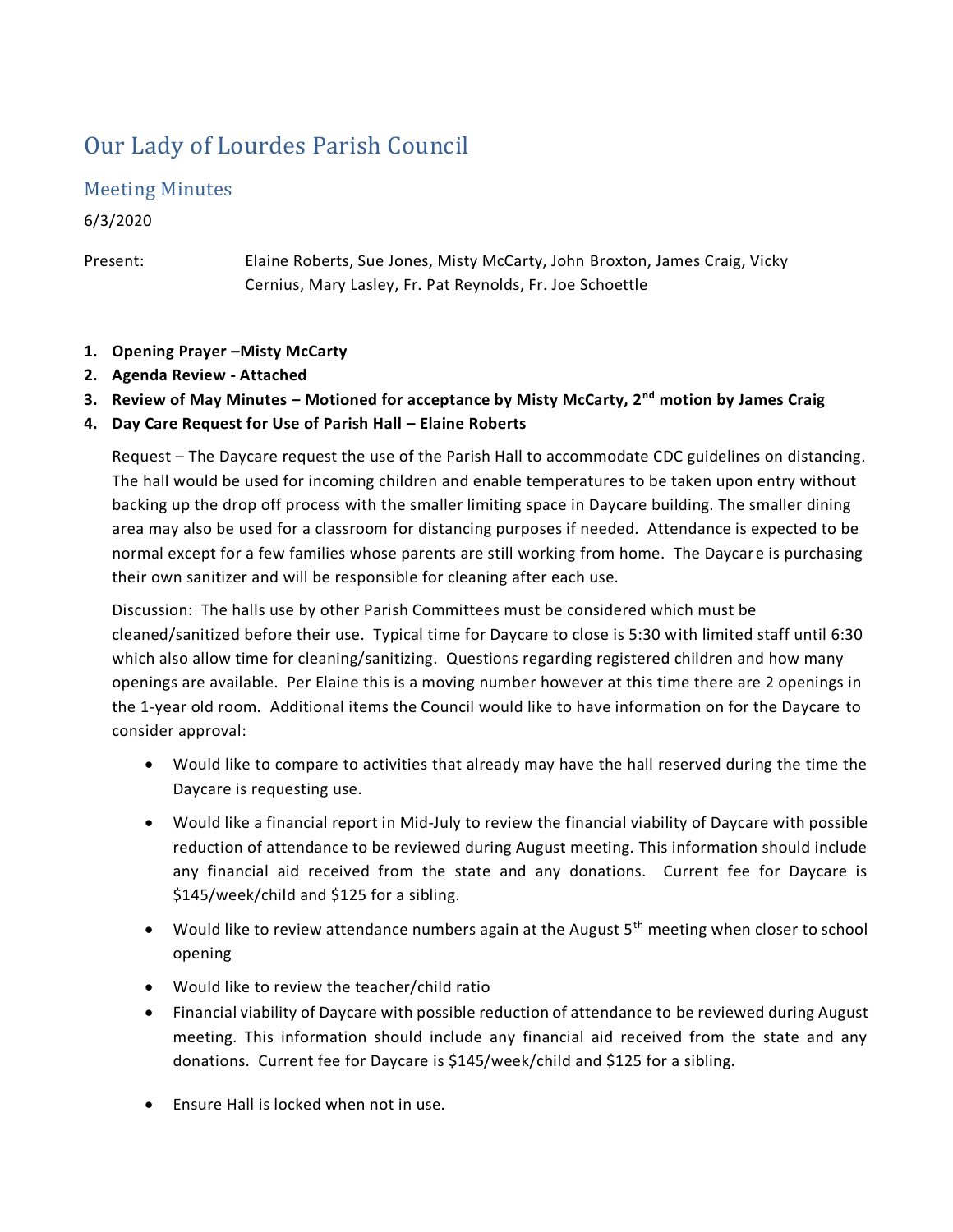## **1 st Communion – Elaine Roberts**

Questions have been received regarding when the  $1<sup>st</sup>$  Communion Mass will be held. There are 23 children who will be making their  $1^{st}$  Communion. Elaine has spoken with 1 family to date. It will be held on Saturday June 27<sup>th</sup> at 10:00AM. Elaine will be sending letters and emails to the families with the information and will also add the information to the bulletin. There are also 4 children that need to be baptized prior to the  $1<sup>st</sup>$  Communion which she will be contacting and making arrangement with them. Attendance is being reviewed, allow only immediate family members, possibly Grand Parents. Need to consider social distancing allowance.

#### **Finance Report: Committee Meeting Held on May 19th - Sue Jones (submitted minutes)**

FTE and Payroll amounts given to the Diocese to be submitted on the PPP Loan, it will be very close to hit the required numbers.

Jamie Klump, Kim Reiney, Stephanie Clarion, Misty McCarty and Josh and Frida volunteered to be on the new Daycare Advisory Board, representing the Finance Committee.

Discussed plan to pay school assessment. It was decided to wait until next month and see where we stand on paying back the PPP Loan. We owe Mar, April, and May = \$132,962.14 (\$44,320.38 each month)

Average Sunday Collection for May = \$17,707.72

Discussion about money counters resuming that duty the weekend of May 23 $^{\text{rd}}$  when the churches open for Mass. Jamie will contact money counters and determine some procedures given the social distancing and safety concerns.

Next meeting scheduled for June  $17<sup>th</sup>$  at 6:00 PM.

Discussion: Need more volunteers for collectors/counters. 75% of PPE needs to be used for employees.

Requests are being made for use of Hall. Currently it is weekends only, people using the Hall are responsible for cleaning/sanitizing after use or provide cleaning service. Must sign a legal agreement to abide by CDC regulations. Limiting to 50 or less attended? Capacity of the Hall is 240, current regulations require no more than 80 attendees. Need to confirm and monitor CDC guidelines.

### **Evangelization: John Broxon speaking on behalf of Danny May.**

Marian Consecration Devotional continues and is available on the Parish website and Facebook.

Leaders meeting has been well attended, look for follow up email, 4 Nights, 4 Steps.

#### **Safety Committee: James Craig**

Discussion – Reviewed of 1<sup>st</sup> week of opening of Mass Attendance/Re-Opening. Following the Diocese guidelines for health and safety of parishioners on distancing, communion distribution, and cleaning. Having Ushers and Greeters were good additions. A thank you to Bill Glenn and Aaron Wheatley for